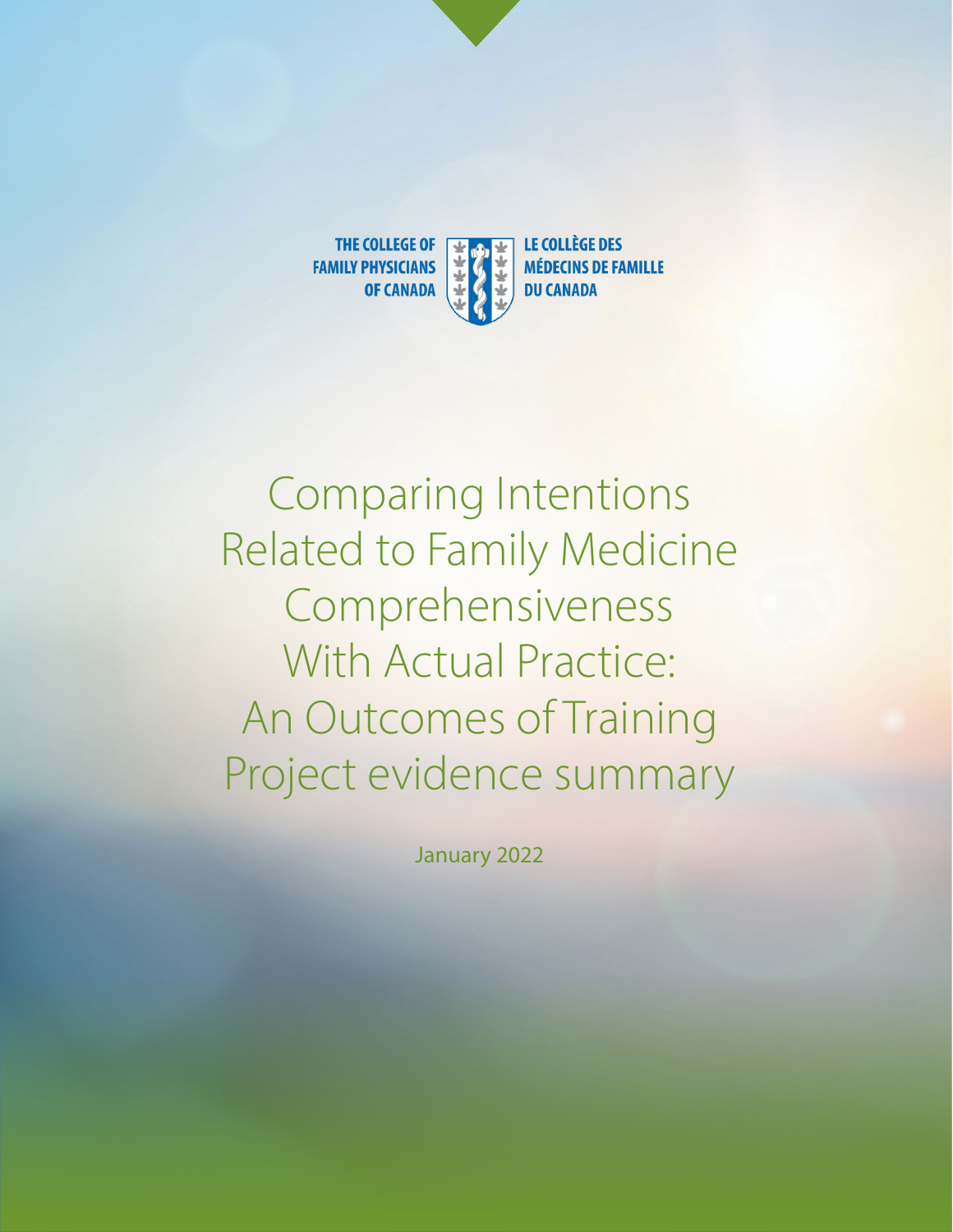The College of Family Physicians of Canada 2630 Skymark Avenue Mississauga, ON L4W 5A4

**Telephone:** 905-629-0900 **Toll-free:** 1-800-387-6197 **Email:** academicfm@cfpc.ca

© 2022 The College of Family Physicians of Canada

All rights reserved. This material may be reproduced in full for educational, personal, and noncommercial use only, with attribution provided according to the citation information below. For all other uses permission must be acquired from the College of Family Physicians of Canada.

#### **How to cite this document**

Aggarwal M, Oandasan I, eds. *Comparing Intentions Related to Family Medicine Comprehensiveness With Actual Practice: An Outcomes of Training Project evidence summary*. Mississauga, ON: College of Family Physicians of Canada; 2022.

#### **Author affiliations**

Monica Aggarwal, PhD; Assistant Professor, Dalla Lana School of Public Health, University of Toronto

Ivy Oandasan, MD, CCFP, MHSc, FCFP; Director, Education; Co-Lead, Education Evaluation and Research Unit; Outcomes of Training Project Evaluation Lead, College of Family Physicians of Canada

#### **Acknowledgements**

The College of Family Physicians of Canada acknowledges all those who contributed their expertise to the development of this evidence summary. This includes the 17 university-based family medicine residency programs that have partnered with the College of Family Physicians of Canada to evaluate the Triple C Competency-Based Curriculum through the Family Medicine Longitudinal Survey, which provided the data used in this publication. We also thank the key contributors who provided important information to support this work.

#### Individual contributors:

Mahsa Haghighi, Evaluation and Research Analytics Project Lead, College of Family Physicians of Canada

Alixandra Holtby, Evaluation and Research Analytics Project Lead, College of Family Physicians of Canada

Dragan Kljujic, Manager, Data and Research Analytics, College of Family Physicians of Canada Lorelei Nardi, Manager, Education Evaluation Research Unit, College of Family Physicians of Canada Steve Slade, Director, Research, College of Family Physicians of Canada

#### Organizational contributors:

College of Family Physicians of Canada: Academic Family Medicine Division; Communications, Creative and Production Services, and Translation and French Language Services; and the Education Evaluation and Research Unit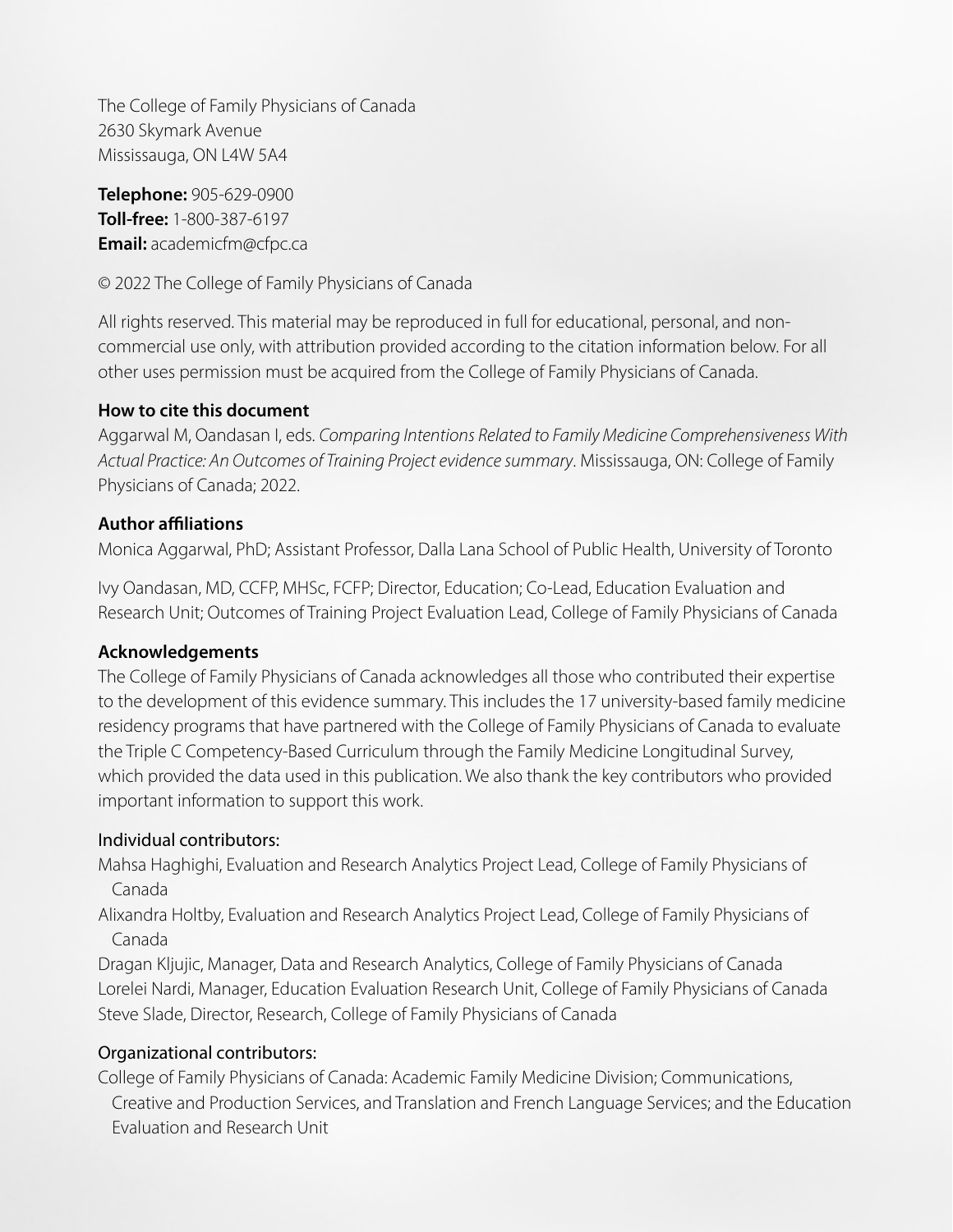

### Background

In 2010 the College of Family Physicians of Canada (CFPC) introduced the Triple C Competency-Based Curriculum (Triple C). The goal of Triple C is to ensure graduates are ready to begin practising comprehensive family medicine in any community in Canada.<sup>1</sup> To evaluate the effectiveness of Triple C, the CFPC implemented a program evaluation plan $2$  that included the Family Medicine Longitudinal Survey (FMLS), which collects information on the practice intentions of family medicine graduates at the end of residency and their actual decisions on the scope of comprehensive family medicine they chose to include in their first three years in practice.

There is a paucity of literature on how the practice intentions and actual practice patterns of family physicians compare. A study from the United States compared the intended scope of practice for initial board certifiers with the American Board of Family Medicine against the actual scope of practice that recertifying family physicians reported in 2014.<sup>3</sup> Another study compared the percentage of family medicine residents intending to perform obstetric deliveries and the percentage of practising family physicians performing deliveries and found there was a persistent gap between intention and actual choice.<sup>4</sup>

The CFPC has been interested in exploring the applicability of the theory of planned behaviour to this gap.5 The theory of planned behaviour postulates that one's intention to perform a particular behaviour is predicted by their attitudes toward the behaviour, subjective norms, and perceived behavioural control. In this model intention is considered the most proximal determinant of a person's actual performance of that behaviour. As the accrediting body for family medicine training, the CFPC is keenly interested in understanding how education influences a learner's behaviour, particularly in relation to scope-of-practice decisions. By determining how to maximize the opportunities residency education can have to support scope-ofpractice decisions and understanding factors that can influence graduates' decision making, the CFPC can help shape curriculum and assessment decisions that could influence the training outcome desired: graduates being

ready to begin and adapt to practising comprehensive family medicine in any community in Canada.

# **Objective**

This review compares the practice intentions of family medicine graduates at exit from residency with their actual practice choices three years into practice in relation to specific domains of comprehensive care defined in the survey. For the purposes of the survey, comprehensive care was defined as "the type of care family physicians provide (either on their own or with a team) to a defined population of patients across the life cycle in multiple clinical settings, addressing a spectrum of clinical issues" (e.g., in office-based, hospital, and in-home settings and addressing everything from preventive to acute to chronic disease to palliative care).<sup>6</sup>

# Methods

We collected and analyzed data using the FMLS, which is administered to family medicine residents across the 17 university-based family medicine residency programs in Canada and to early-career family physicians three years into practice. The FMLS is administered to family medicine residents at entry to residency (T1), exit from residency (T2), and three years into practice (T3). The FMLS captures information from family medicine residents and early-career family physicians about their learning experiences during family medicine training, their perceived preparedness for independent practice, and their practice intentions and choices.

For this study we reviewed the aggregate T2 survey data from family medicine residents who exited residency in 2015 (from 15 programs) and 2016 (from 16 programs) and compared the results with the T3 data of family physician participants who were three years into practice in fall 2018 and 2019 (from 15 and 17 programs, respectively).

Participants were given the information about the purpose of the survey, procedures, and benefits and risks to voluntary participation. Those who consented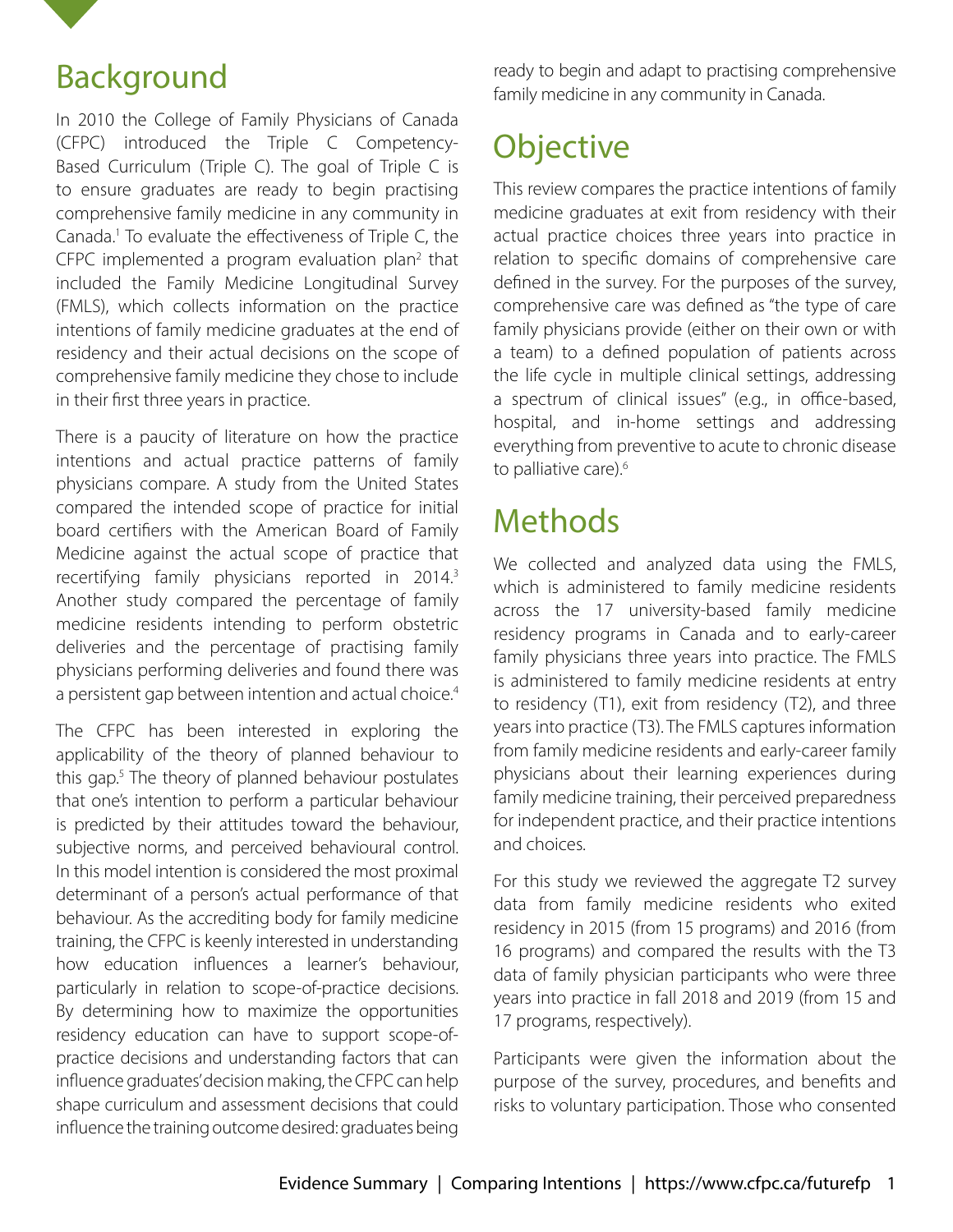

to participate agreed to have de-identified data entered in a secure national database held by the CFPC. Residents were provided with written confirmation of the confidentiality of responses. The study was approved by the human research ethics board at each of the 17 participating institutions.

We examined longitudinal data for the T2 and T3 cohorts at the aggregate level to compare the cohorts independently. Our analysis focused on responses to questions specifically about residents' practice intentions and the range of comprehensive care domains, practice settings, and populations that were part of early-career family physicians' practices. The T2 survey assessed the intentions of family medicine graduates by asking: "In your future practice as a family physician, how likely are you to provide care in each of the following domains, practice settings, and specific populations in the first three years?" Responses are based on a five-point Likert scale: highly likely, somewhat likely, neutral, somewhat unlikely, or highly unlikely. The T3 survey measures actual practice activity by asking early-career family physicians: "Which of the following domains of care (comprehensive care) do you consider to be part of your family medicine practice?" Physicians select all those that apply to their practices.

# Findings

The T3 data are dichotomous, as physicians either provided care in a domain related to comprehensive care or they did not. As a result, the T2 data were dichotomized to permit comparisons between T2 and T3 and to conduct chi-square tests. Responses to questions about practice intentions were dichotomized by grouping somewhat likely and highly likely responses and grouping somewhat unlikely and highly unlikely responses. Neutral responses were excluded from the analysis. We summarized the demographic and personal characteristics of respondents and the numbers and percentages of respondents selecting somewhat likely or highly likely and those selecting somewhat unlikely or highly unlikely for all survey questions capturing practice intentions, and we compared them with the numbers and percentages of respondents who indicated they

provided care in certain domains and settings and to specific populations.

Nonparametric tests were used to analyze nonnormally distributed variables. The chi-square test of independence was applied to determine whether the practice intentions of family medicine residents were independent from the actual inclusion of comprehensive care domains, settings, and populations. The level of significance was initially set at 0.05; a Bonferroni correction was then applied to reduce the risk of type I error. To account for differences in response rates, the data were weighted by residency program. All statistical analyses were completed using the statistical software package SPSS version 27.

In the 2015 and 2016 cohorts, 632 of 1,164 family medicine residents (response rate 54.3 per cent) and 785 of 1,306 family medicine residents (response rate 60.1 per cent) responded to the T2 surveys, respectively. Fifteen family medicine programs participated in 2015 and 16 programs participated in 2016. Fifteen programs participated in 2018 and 17 programs participated in 2019.

#### **Intentions related to comprehensive care versus actual practices**

**Figure 1** presents the percentages of family medicine graduates who reported they were somewhat likely or highly likely to include each domain (intention) in their future family medicine practices and the percentages of early-career family physicians who reported actually including the domains in their practices three years later. For each domain along the x-axis there are four bars showing, from left, the responses from T2 in 2015, T2 in 2016, T3 in 2018, and T3 in 2019. Comparisons were made between the T2 2015 and the T3 2018 responses and between the T2 2016 and the T3 2019 responses. Any significant differences between T2 and T3 responses for these years are indicated with asterisks above the T3 bars in the graph.

The results show that the proportions of family medicine residents reporting practice intentions and actual practices for most domains appeared to be somewhat similar in both T2 years (whether the T2 cohorts differed statistically was not analyzed). Key highlights included: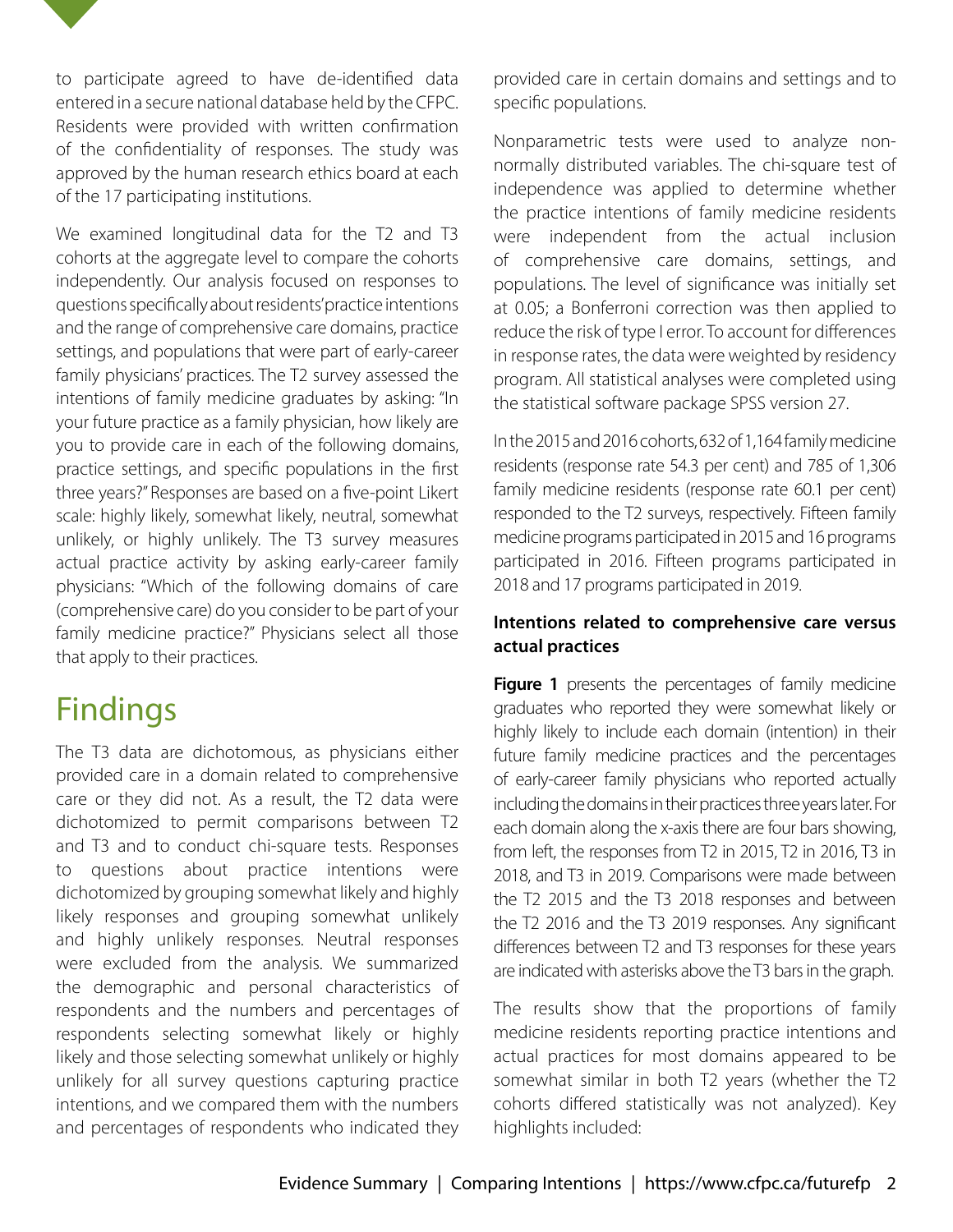#### **Figure 1. Percentage of survey respondents who reported an intention to include or actual inclusion of family medicine domains in their practices**



#### Domains of comprehensive family medicine from the FMLS

- More than 80 per cent of graduates reported they were somewhat or highly likely to provide care in most of the domains included in the survey
- More than 70 per cent of graduates were somewhat or highly likely to work in the hospital setting and to provide palliative care
- More than 50 per cent of graduates were somewhat or highly likely to provide care in each of the settings of rural communities and Indigenous communities
- About half of graduates were somewhat or highly likely to practise in each of the settings of emergency departments (EDs) and long-term care (LTC) facilities

In actual practice three years later, the aggregate results showed that the proportions of family physicians including most domains and settings in their work again appeared to be similar for the two T3 cohorts (whether the T3 cohorts differed statistically was not analyzed). The data indicate:

- Eighty per cent or more of early-career family physicians from the 2015 exit cohort (T3 in 2018) reported providing care in each of the domains of chronic disease management, care across the life cycle, mental health care, care of the elderly, and office-based clinical procedures
- More than 50 per cent from the 2016 exit cohort (T3 in 2019) reported providing care in each of the domains of palliative care, care in the hospital, office-based clinical procedures, and care of marginalized populations
- Less than 50 per cent in either T3 cohort reported providing care in each of the domains of care in rural communities, care for Indigenous populations, care in the home, ED care, LTC, in-hospital clinical procedures, and intrapartum care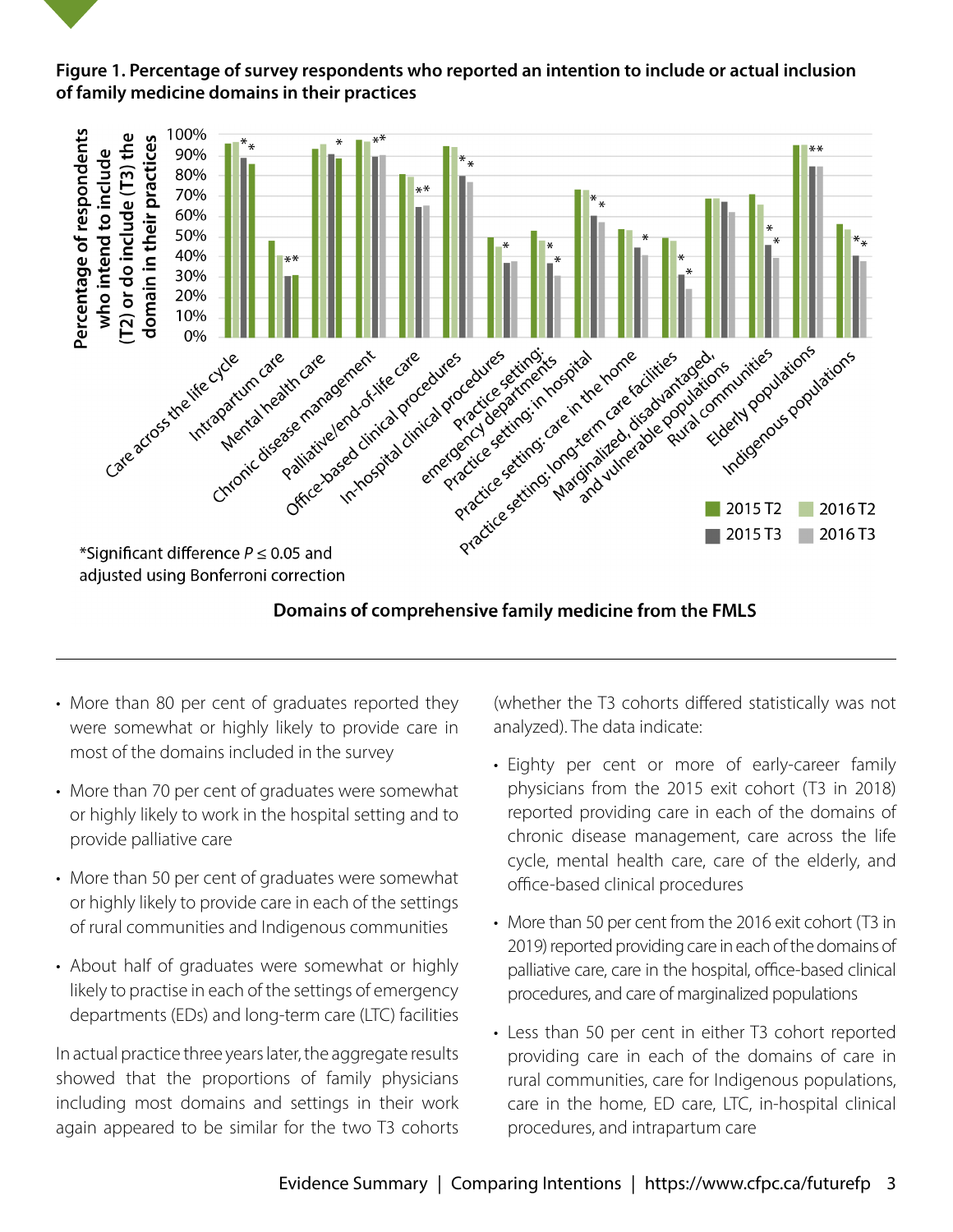

For most domains, declines were noted when comparing the percentages of family physicians who reported intentions to include a specific clinical domain as part of their delivery of comprehensive care and the percentage who actually included the domain in their practices. The asterisks in Figure 1 represent statistically significant declines for each domain between T2 and T3. Declines were significant for 12 of the 15 domains for the 2015 family medicine graduates, with the exceptions being mental health care, home care, and care of marginalized populations. For the 2016 family medicine graduates, declines were significant for 13 domains, with the exceptions of care of marginalized populations and in-hospital clinical procedures.

Since declines were noted for almost every domain when comparing intention with actual practice, we identified the domains that had above-average declines by calculating an average rate of decline from intention to practice. **Figure 2** shows the percentage change between intention versus actual practice for family physicians upon graduation in 2015 and at three years into practice in 2018. The percentage change presented here is the difference between the percentage of the reported intention and the percentage reported for actual practice divided by the percentage of the reported intention. On average, there was an overall decline of 22.7 per cent between the intention and actual practice inclusion rates. The most significant declines were seen in providing LTC, intrapartum care, care to rural communities, ED care, care to Indigenous populations, and in-hospital clinical procedures.



**Figure 2. Percentage differences between family physicians' reported practice intentions at the end of residency in 2015 and actual practice in 2018 by domains of care**

Practice setting, domain of care, or patient population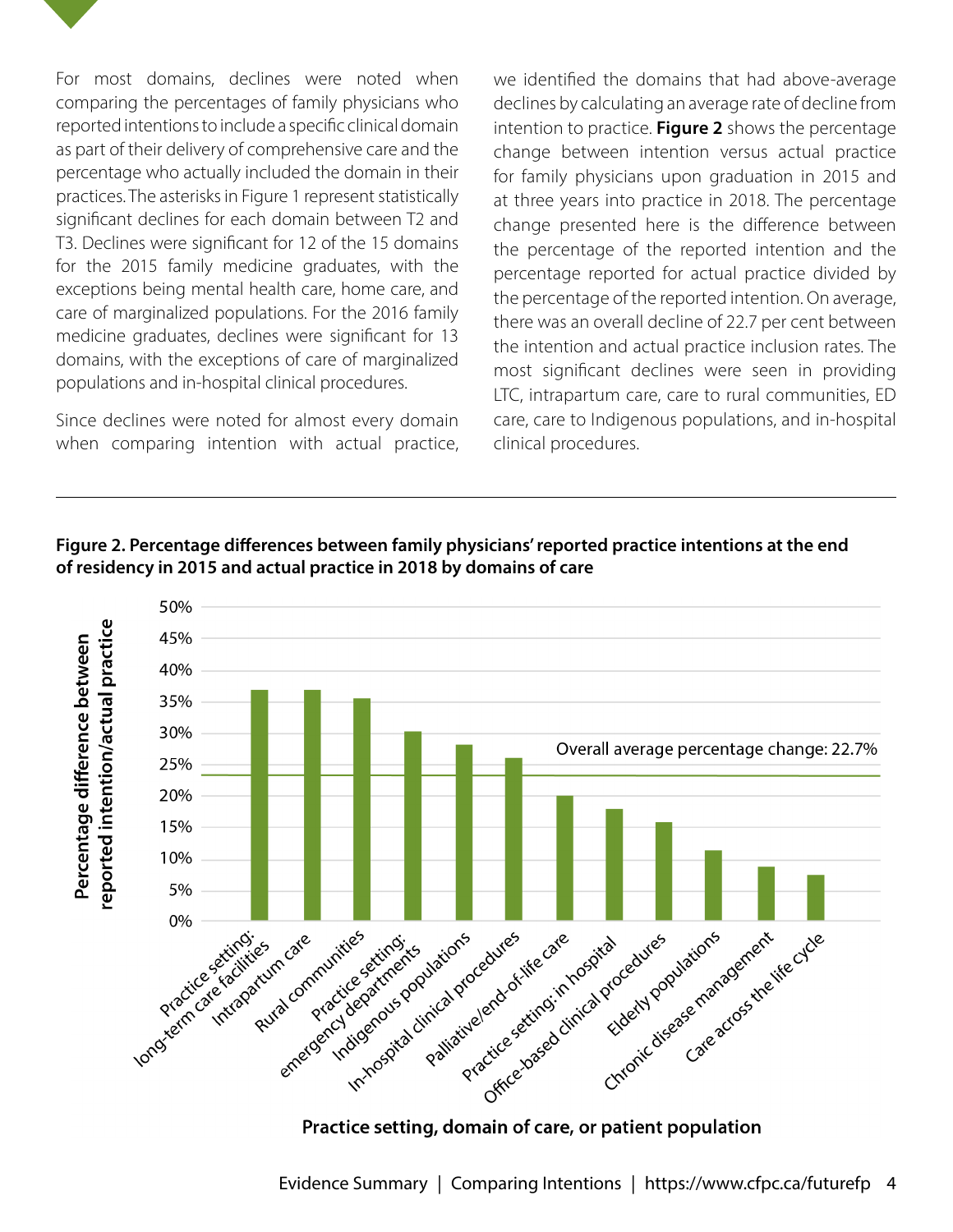**Figure 3** shows the percentage change between intentions versus actual practice for family physicians upon graduation in 2016 and at three years into practice in 2019. The average change was similar to that of the earlier cohort at 22.8 per cent. The most significant declines were seen in providing LTC, care to rural communities, ED care, care to Indigenous populations, intrapartum care, and home care.

### Limitations

There are several limitations of this study. First, two programs did not participate in the 2015 exit and 2018 in-practice surveys, and one program did not participate in the 2016 exit survey. In addition, the results from one program were excluded from two questions in the survey at the end of residency for both cohorts. Second, the results are based on aggregatelevel data of T2 and T3 responses and response rates were lower for the FMLS T3 for both cohorts. Third, the findings presented are based on self-report and are subject to social desirability bias. Although selfreported data have limitations, there is no other way to capture the intrapsychic concepts about a topic such as intentions other than through subjective reporting.

# **Discussion**

The goal of Triple C is to produce family medicine residents who are ready to practise comprehensive family medicine in any community in Canada. In both exiting cohorts of 2015 and 2016, the majority of





#### Practice setting, domain of care, or patient population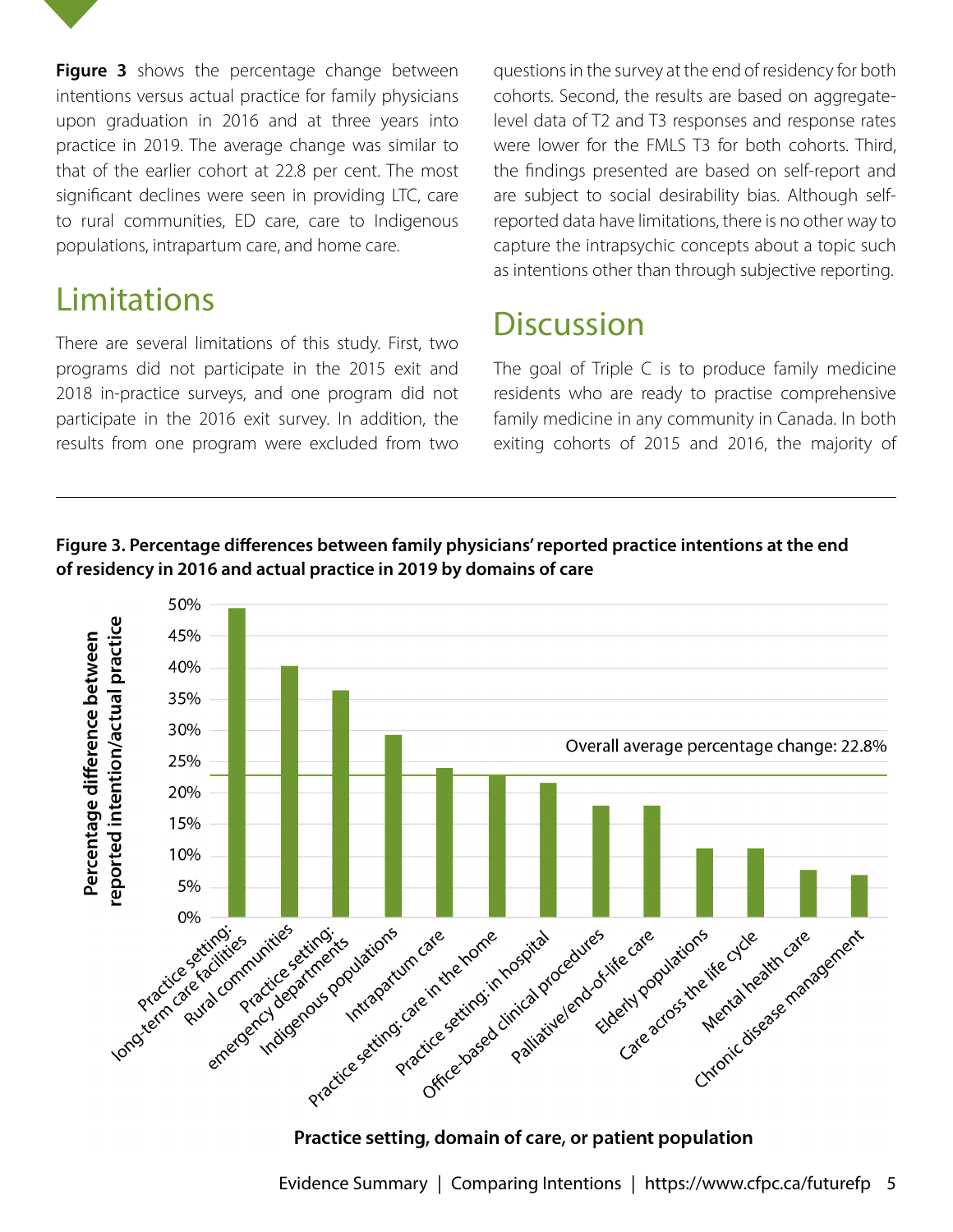

family medicine graduates reported they did intend to provide care across the life cycle, mental health care, chronic disease management, office-based procedures, palliative care, and care of the elderly. However, fewer than half of family medicine graduates intended to provide intrapartum care, care in LTC settings, ED care, and in-hospital clinical procedures.

In actual practice, the majority of family physicians surveyed reported providing care across the life cycle, mental health care, chronic disease management, office-based procedures, and care of the elderly. However, fewer than half of family physicians surveyed reported providing intrapartum care, in-hospital clinical procedures, care in LTC settings, ED care, home care, and care to rural and Indigenous populations.

Finally, family medicine graduates reported greater intentions to include the various comprehensive care domains in their practices than what they actually chose to do in their practices three years later. This study found there were statistically significant declines when comparing actual practices with intentions in most of the comprehensive care domains, with the greatest declines seen in providing care in LTC facilities, intrapartum care, care to rural communities, ED care, and care to Indigenous populations. These patterns suggest there is a need to understand the factors that shape family physicians' practice choices and for the CFPC to understand how education can better influence practice decisions. The CFPC is exploring the use of the theory of planned behaviour<sup>5</sup> to understand how the theory can help explain the differences found between practice intentions and actual practice decisions made by early-career family physicians. Having a better understanding of the factors influencing practice decisions may help in crafting educational recommendations for change that could be included as part of the CFPC's Outcomes of Training Project (OTP).

The review indicates that practice intentions at the end of residency do not necessarily match actual practice choices. The areas of practice that saw the greatest declines between intentions and actual practice relate to providing intrapartum care, LTC, ED care, and in-hospital procedures as well as to providing care to Indigenous

populations and marginalized inner-city populations. Given that family medicine graduates are successfully completing residency training—by passing the CFPC's Certification Examination in Family Medicine and having program directors attest to their competence—yet they choose not to include certain domains in their actual practices is significant. There seems to be an underuse of the skills they could provide based on the intentions graduates express at the end of training.

An opportunity exists for the CFPC to maximize its educational influence, particularly as we have learned that exposure to clinical domains, care settings, and patient populations influences feelings of preparedness and feelings of preparedness influence practice choices. Knowing what factors influence practice choices can help optimize the role family physicians have in our health care system and thereby improve patients' access to care and the health outcomes of the population. The summaries included in the OTP that highlight a narrowing scope of practice among family physicians point to an urgent need to explore how this change can be reversed through the OTP educational recommendations.

# Conclusion

The intent of the OTP is to articulate the CFPC's hopes for what individuals who obtain Certification in the College of Family Physicians of Canada will contribute to the health of people in Canada. Knowing that access to a family physician has been shown to improve population health outcomes, there has been a focus on increasing the numbers of family physicians in practice. However, understanding what family physicians do once they are out in practice is another critical factor that influences access to care. Finding ways to enhance graduates' decisions to practise with a broad, comprehensive scope, either individually or in teams as they embark upon their first few years of independent practice, should be investigated. In addition, the CFPC, in its educational role, needs to explore how it can better meet its social accountability mandate to help everyone in Canada, no matter where they live, access comprehensive care close to home. Efforts to address narrowing scopes of family practice (domains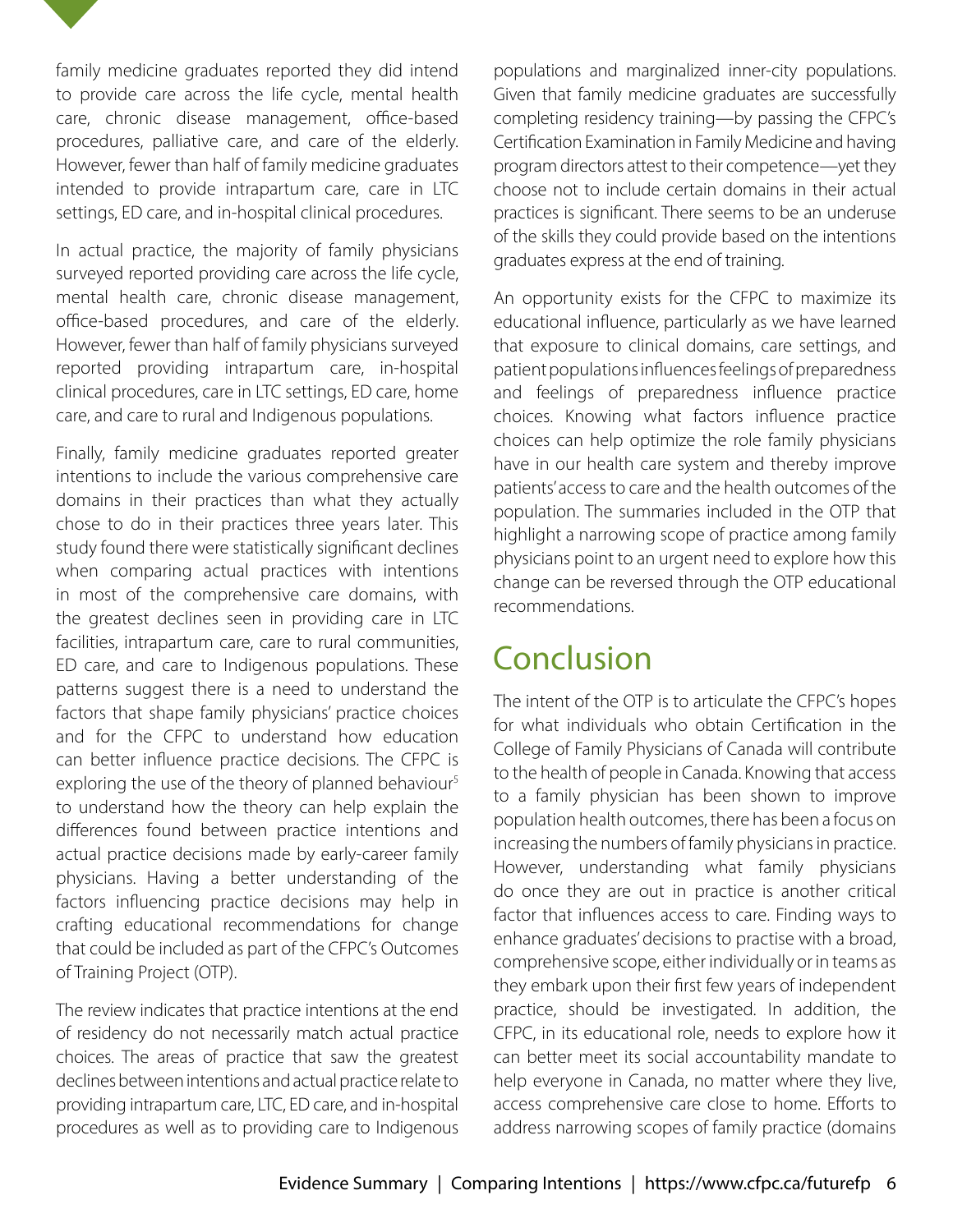

optimizing the role of family physicians in providing comprehensive family medicine care.

### Further information

To read the full report—*Preparing Our Future Family Physicians: An educational prescription for strengthening health care in changing times*–and related evidence and scholarship, please visit **https://www.cfpc.ca/futurefp**.

To request de-identified Family Medicine Longitudinal Survey data please contact the Education Evaluation and Research Unit (**eeru@cfpc.ca**).